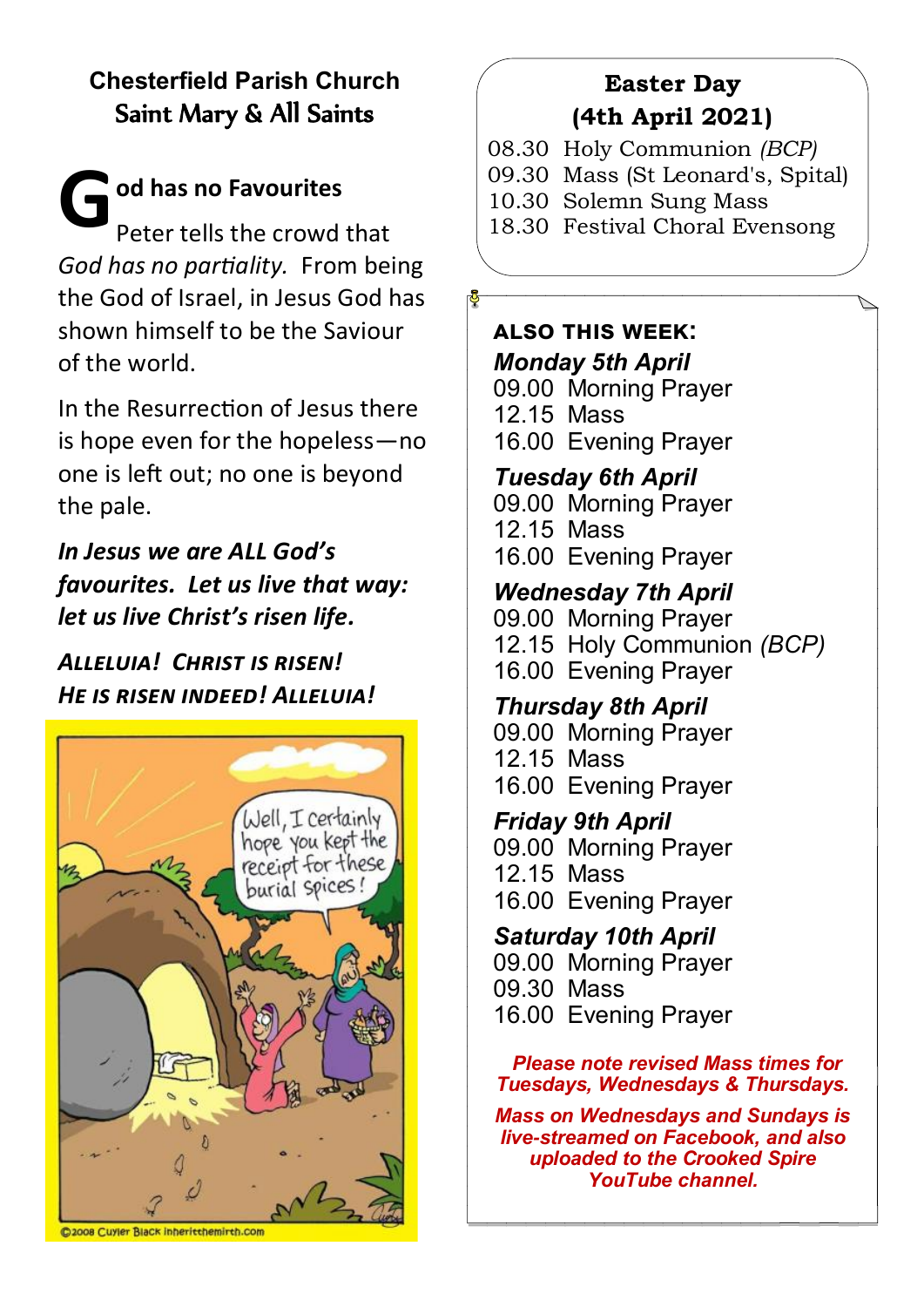### **EASTER DAY - SOLEMN SUNG MASS**

### **Collect Prayer**

Lord of all life and power, who through the mighty resurrection of your Son overcame the old order of sin and death to make all things new in him: grant that we, being dead to sin and alive to you in Jesus Christ, may reign with him in glory; to whom with you and the Holy Spirit be praise and honour, glory and might, now and in all eternity. **Amen**

### **A reading from the Acts of the Apostles Acts 10.34-43**

Then Peter began to speak to them: 'I truly understand that God shows no partiality, but in every nation anyone who fears him and does what is right is acceptable to him. You know the message he sent to the people of Israel, preaching peace by Jesus Christ - he is Lord of all. That message spread throughout Judea, beginning in Galilee after the baptism that John announced: how God anointed Jesus of Nazareth with the Holy Spirit and with power; how he went about doing good and healing all who were oppressed by the devil, for God was with him. We are witnesses to all that he did both in Judea and in Jerusalem. They put him to death by hanging him on a tree; but God raised him on the third day and allowed him to appear, not to all the people but to us who were chosen by God as witnesses, and who ate and drank with him after he rose from the dead. He commanded us to preach to the people and to testify that he is the one ordained by God as judge of the living and the dead. All the prophets testify about him that everyone who believes in him receives forgiveness of sins through his name.'

This is the Word of the Lord. **Thanks be to God**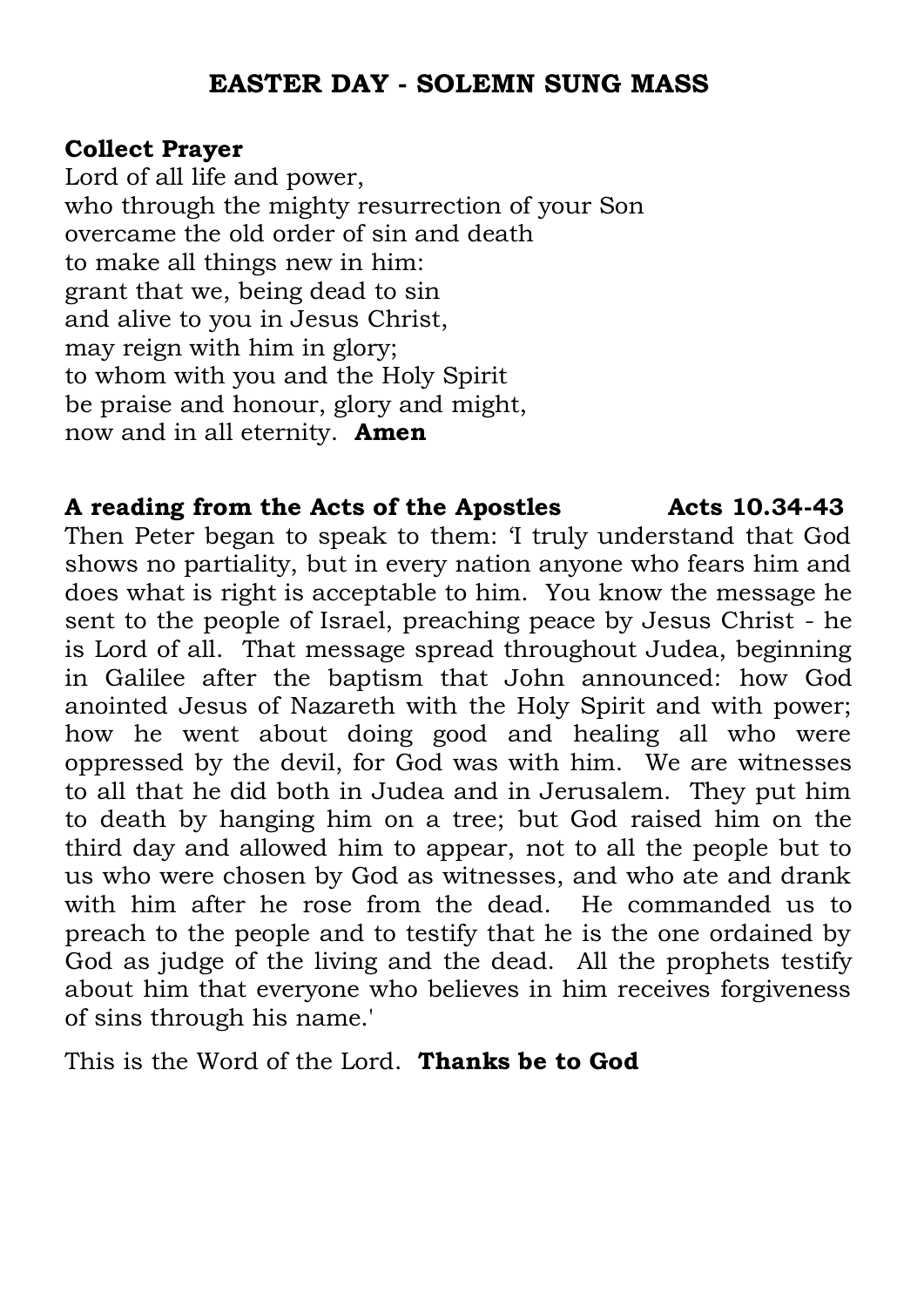## **Listen to the Gospel of Christ according to Saint Mark** Glory to you, O Lord Mark 16.1-8

When the sabbath was over, Mary Magdalene, and Mary the mother of James, and Salome bought spices, so that they might go and anoint him. And very early on the first day of the week, when the sun had risen, they went to the tomb. They had been saying to one another, 'Who will roll away the stone for us from the entrance to the tomb?' When they looked up, they saw that the stone, which was very large, had already been rolled back. As they entered the tomb, they saw a young man, dressed in a white robe, sitting on the right side; and they were alarmed. But he said to them, 'Do not be alarmed; you are looking for Jesus of Nazareth, who was crucified. He has been raised; he is not here. Look, there is the place they laid him. But go, tell his disciples and Peter that he is going ahead of you to Galilee; there you will see him, just as he told you.' So they went out and fled from the tomb, for terror and amazement had seized them; and they said nothing to anyone, for they were afraid.'

This is the Gospel of the Lord. **Praise to you, O Christ**

Homily, Creed, Intercessions & Peace

*\*\*\*\*\*\*\*\*\*\*\*\*\*\*\*\*\*\*\*\*\*\*\*\*\*\*\*\*\*\*\*\*\*\*\*\**

# **FESTIVAL CHORAL EVENSONG**

| Psalm(s):      | 105             |
|----------------|-----------------|
| First Lesson:  | Ezekiel 37.1-14 |
| Second Lesson: | Luke 24.13-35   |